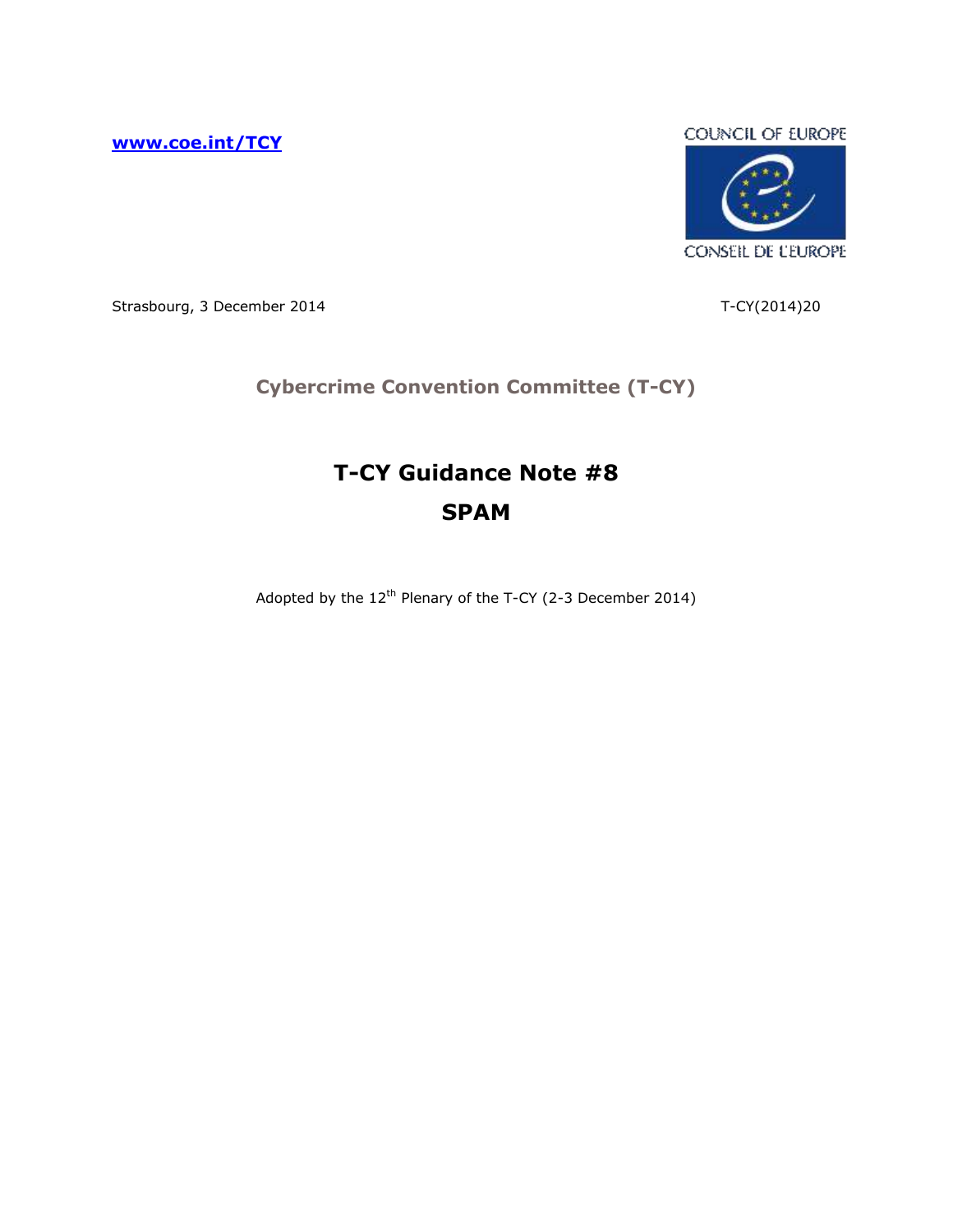#### Contact

| Alexander Seger                                     |       |                         |
|-----------------------------------------------------|-------|-------------------------|
| Executive Secretary Cybercrime Convention Committee | Tel   | +33-3-9021-4506         |
| Directorate General of Human Rights and Rule of Law | Fax   | +33-3-9021-5650         |
| Council of Europe, Strasbourg, France               | Email | alexander.seger@coe.int |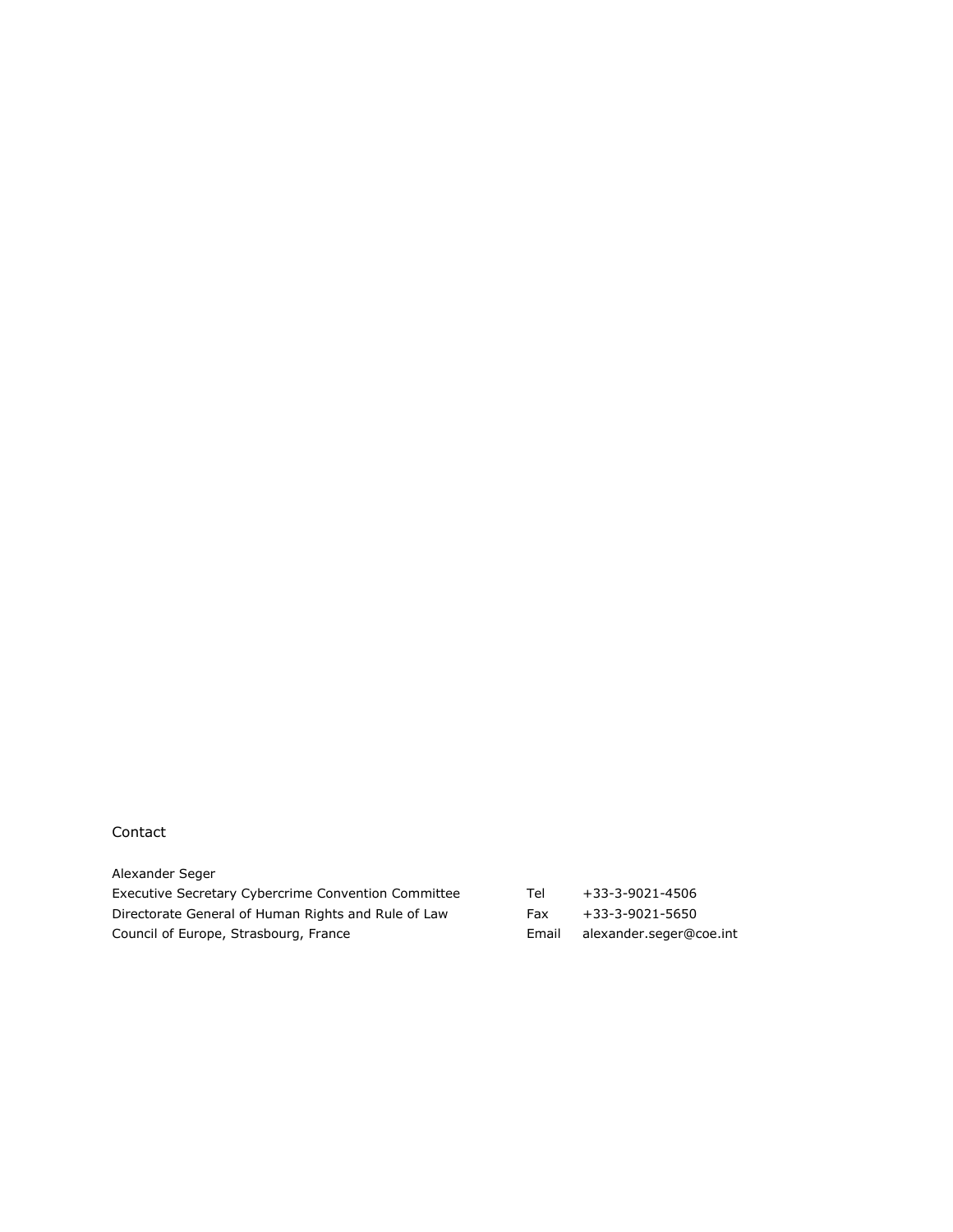# **1 Introduction**

The Cybercrime Convention Committee (T-CY) at its  $8<sup>th</sup>$  Plenary (December 2012) decided to issue Guidance Notes aimed at facilitating the effective use and implementation of the Budapest Convention on Cybercrime, also in the light of legal, policy and technological developments.<sup>1</sup>

Guidance Notes represent the common understanding of the Parties to this treaty regarding the use of the Convention.

The present Note addresses the question of spam. The Budapest Convention "uses technology-neutral language so that the substantive criminal law offences may be applied to both current and future technologies involved".<sup>2</sup> This is to ensure that new forms of malware or crime would always be covered by the Convention.

This Guidance Note shows how different Articles of the Convention apply to spam.

## **2 Relevant provisions of the Budapest Convention on Cybercrime (ETS 185)**

Spam is often defined as unsolicited bulk email, where a message is sent to a significant number of email addresses, where the recipient's personal identity is irrelevant because the message is equally targeted at many other recipients without distinction.

There are separate issues relating to:

- the content of spam,
- the action of sending spam, and
- the mechanism used to transmit spam.

The content of spam may or may not be illegal, and where the content is illegal (such as offering fake medicines or fraudulent financial offerings) the offence may fall under the relevant national legislation for those offences. The action of transmitting spam (including bulk transmission of non-objectionable content) may be a civil or criminal offence in jurisdictions.

The Convention does not cover spam the contents of which is not illegal and does not cause system interference, but may be a nuisance to end-users.

The tools used to transmit spam may be illegal under the Budapest Convention, and spam may be associated with other offences not listed in the matrix below (see, for example, Article 7).

As with other guidance notes, each provision contains an intent standard ("without right", "with intent to defraud," etc). In some spam cases this intent may be difficult to prove.

ł

 $1$  See the mandate of the T-CY (Article 46 Budapest Convention).

<sup>2</sup> Paragraph 36 of the Explanatory Report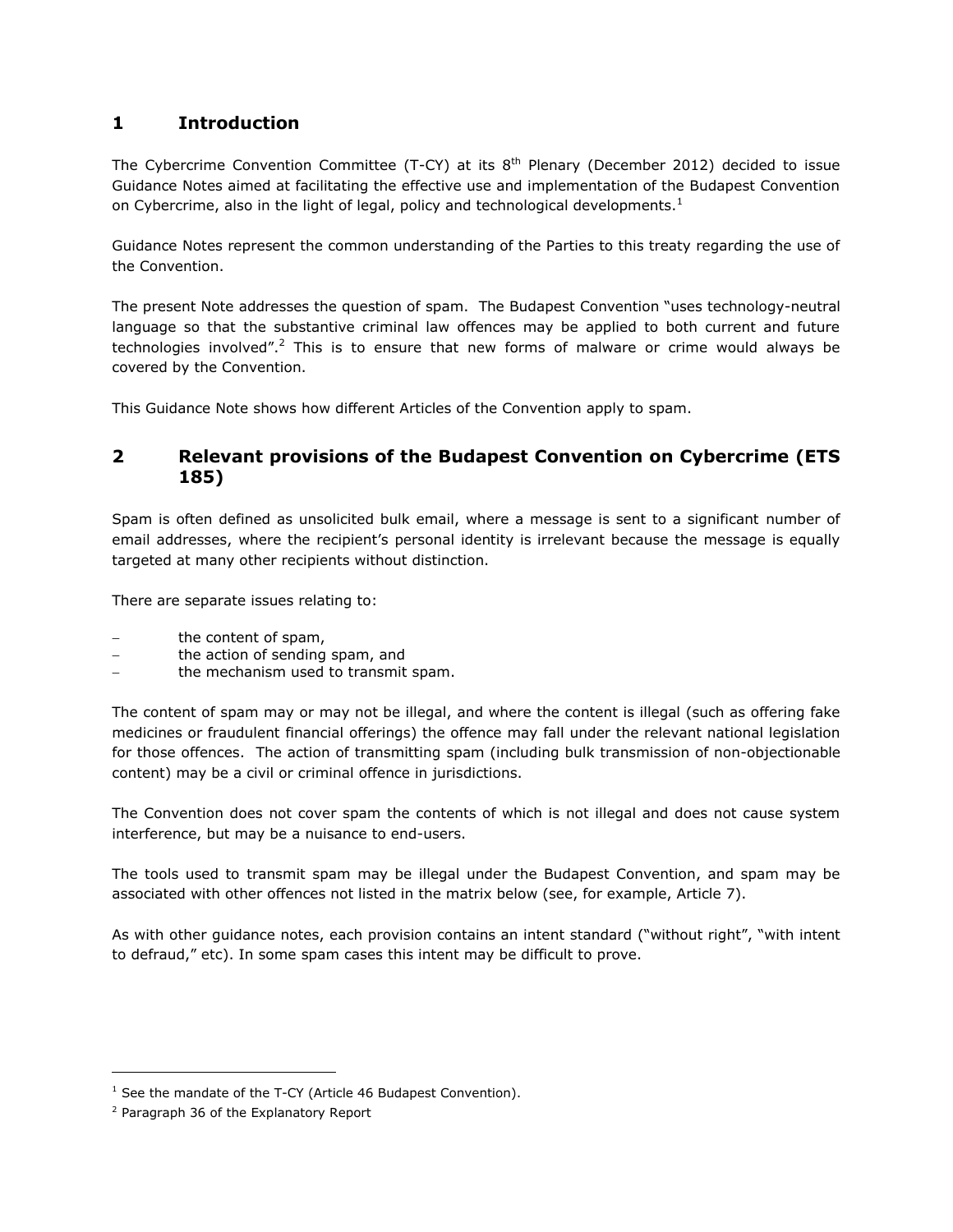# **3 T-CY interpretation of provisions addressing spam**

| <b>Relevant Articles</b>                                             | <b>Examples</b>                                                                                                                                                                                                                                                                                                         |
|----------------------------------------------------------------------|-------------------------------------------------------------------------------------------------------------------------------------------------------------------------------------------------------------------------------------------------------------------------------------------------------------------------|
| Article 2 - Illegal<br>access                                        | Spam may contain malware that may access or enable access to a<br>computer system.                                                                                                                                                                                                                                      |
| Article 3 - Illegal<br>interception                                  | Spam may contain malware that may illegally intercept or enable the<br>illegal interception of transmissions of computer data.                                                                                                                                                                                          |
| Article 4 - Data<br>interference                                     | Spam may contain malware that may damage, delete, deteriorate, alter or<br>suppress computer data.                                                                                                                                                                                                                      |
| Article 5 - System<br>interference                                   | The transmission of spam may seriously hinder the functioning of<br>computer systems. Spam may contain malware that seriously hinders the<br>functioning of computer systems.                                                                                                                                           |
| Article 6 - Misuse of<br>devices                                     | Devices as defined by Article 6 may be used for the transmission of spam.<br>Spam may contain devices as defined by Article 6.                                                                                                                                                                                          |
| Article 8 - Computer-<br>related fraud                               | Spam may be used as a device for input, alteration, deletion or<br>suppression of computer data or interference with the functioning of a<br>computer system for procuring illegal economic benefit.                                                                                                                    |
| Article 10 - Offences<br>related to<br>infringements of<br>copyright | Spam may be used for advertising the sale of fake goods, including<br>software and other items protected by copyright.                                                                                                                                                                                                  |
| Article 11 - Attempt,<br>aiding and abetting                         | Spam and the transmission of spam may be used to attempt or to aid or<br>abet several crimes specified in the treaty (such as Article 7 on computer-<br>related forgery or Article 8 on computer-related fraud).                                                                                                        |
| Article 13 - Sanctions                                               | Spam may serve multiple criminal purposes some of which have serious<br>impact on individuals, or public or private sector institutions.                                                                                                                                                                                |
|                                                                      | Even if a Party does not criminalise spam per se, it should criminalise<br>spam-related conduct such as the above offences, and it may consider<br>aggravated circumstances.                                                                                                                                            |
|                                                                      | Parties should ensure, pursuant to Article 13, that criminal offences related<br>to spam "are punishable by effective, proportionate and dissuasive<br>sanctions, which include the deprivation of liberty". For legal persons this<br>may include criminal or non-criminal sanctions, including monetary<br>sanctions. |

### **4 T-CY statement**

The above list of Articles illustrates the multi-functional criminal use of spam and spam-related offences.

\_\_\_\_\_\_\_\_\_\_\_\_\_\_\_\_\_\_\_\_\_\_\_\_\_\_\_\_\_

Therefore, the T-CY agrees that these aspects of spam are covered by the Budapest Convention.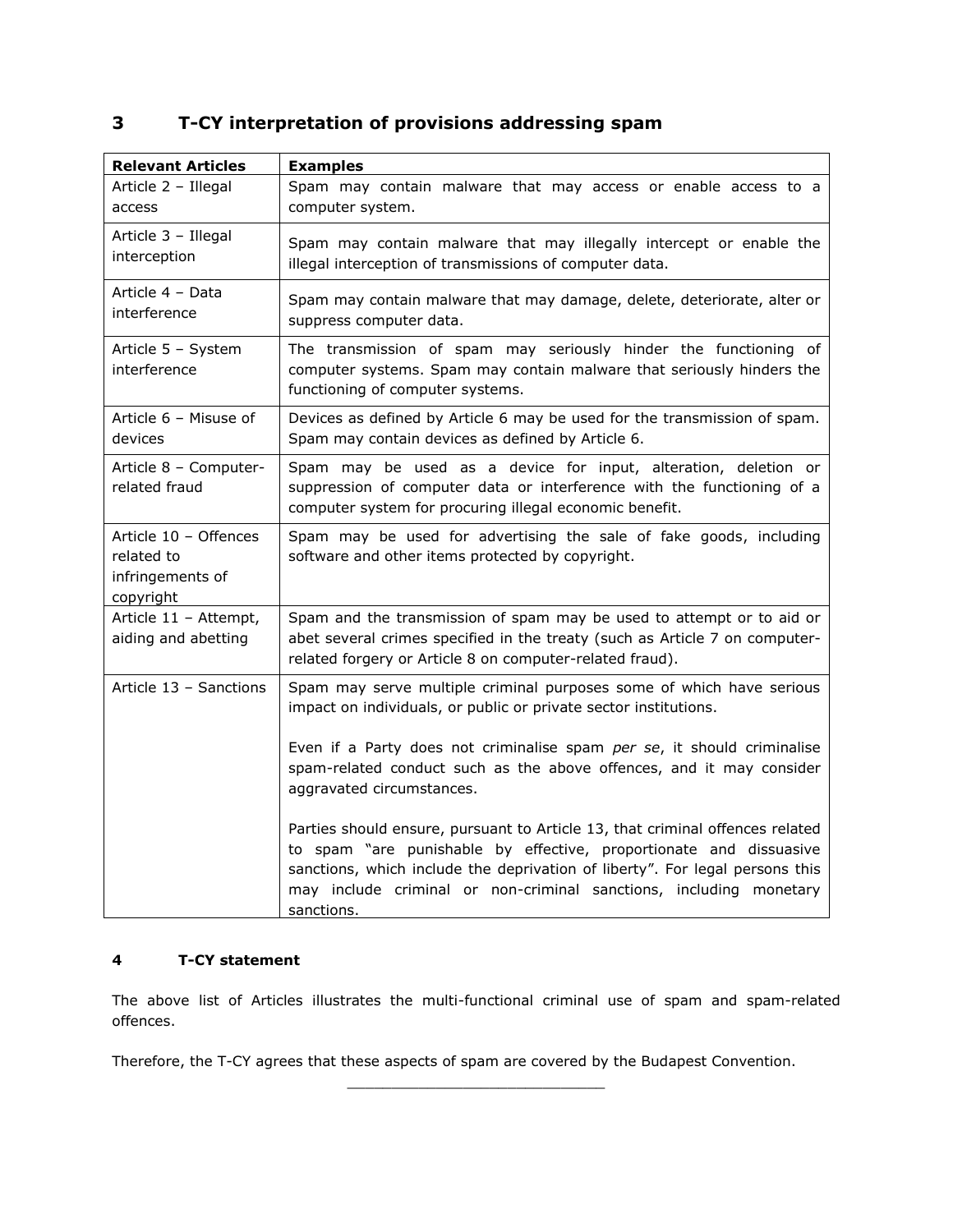### **5 Appendix: Extracts of the Budapest Convention**

#### **Article 2 ² Illegal access**

Each Party shall adopt such legislative and other measures as may be necessary to establish as criminal offences under its domestic law, when committed intentionally, the access to the whole or any part of a computer system without right. A Party may require that the offence be committed by infringing security measures, with the intent of obtaining computer data or other dishonest intent, or in relation to a computer system that is connected to another computer system.

#### **Article 3 ² Illegal interception**

Each Party shall adopt such legislative and other measures as may be necessary to establish as criminal offences under its domestic law, when committed intentionally, the interception without right, made by technical means, of non-public transmissions of computer data to, from or within a computer system, including electromagnetic emissions from a computer system carrying such computer data. A Party may require that the offence be committed with dishonest intent, or in relation to a computer system that is connected to another computer system.

#### **Article 4 ² Data interference**

- 1 Each Party shall adopt such legislative and other measures as may be necessary to establish as criminal offences under its domestic law, when committed intentionally, the damaging, deletion, deterioration, alteration or suppression of computer data without right.
- 2 A Party may reserve the right to require that the conduct described in paragraph 1 result in serious harm.

#### **Article 5 ² System interference**

Each Party shall adopt such legislative and other measures as may be necessary to establish as criminal offences under its domestic law, when committed intentionally, the serious hindering without right of the functioning of a computer system by inputting, transmitting, damaging, deleting, deteriorating, altering or suppressing computer data.

#### **Article 6 ² Misuse of devices**

- 1 Each Party shall adopt such legislative and other measures as may be necessary to establish as criminal offences under its domestic law, when committed intentionally and without right:
	- a the production, sale, procurement for use, import, distribution or otherwise making available of:
		- i a device, including a computer program, designed or adapted primarily for the purpose of committing any of the offences established in accordance with the above Articles 2 through 5;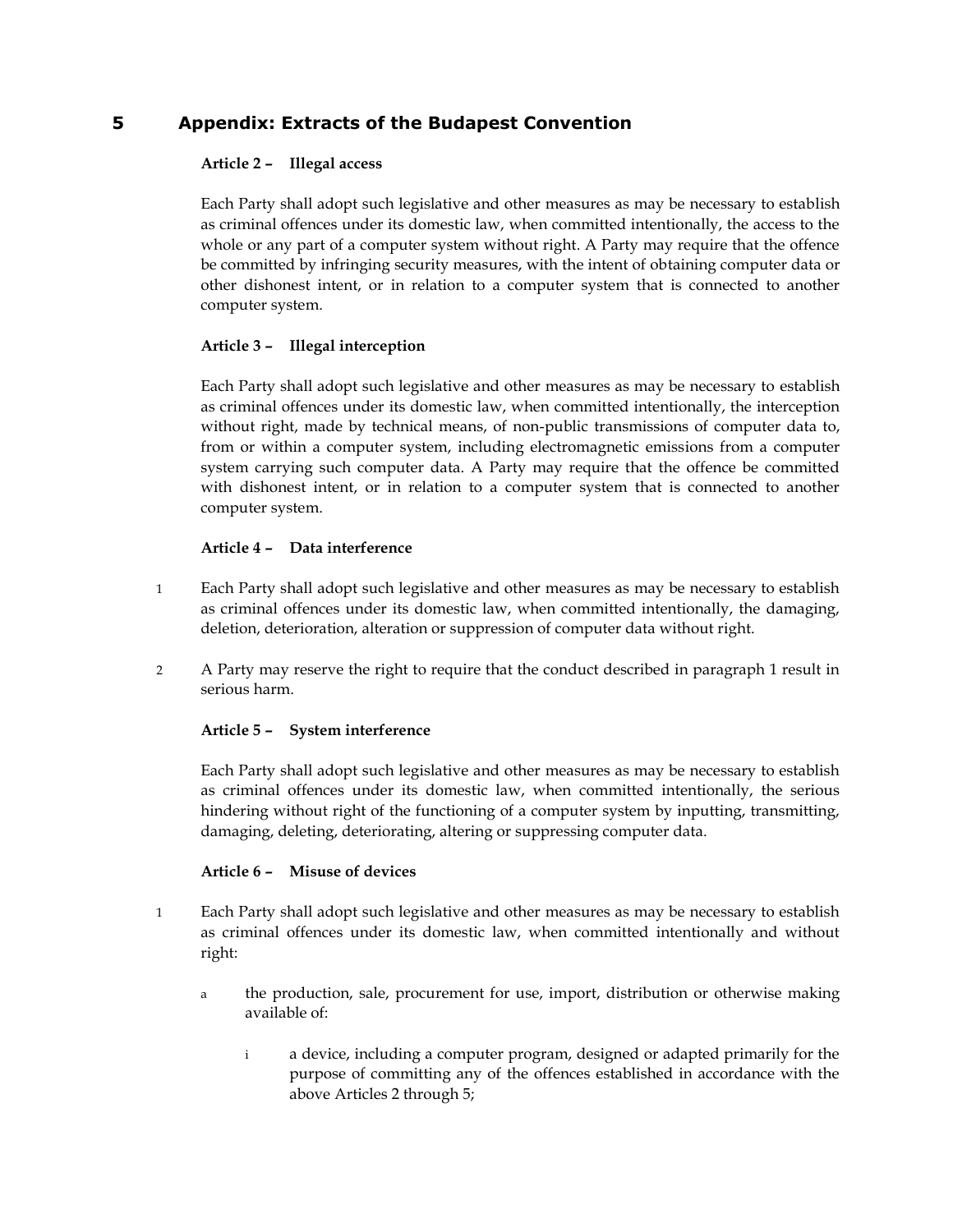ii a computer password, access code, or similar data by which the whole or any part of a computer system is capable of being accessed,

with intent that it be used for the purpose of committing any of the offences established in Articles 2 through 5; and

- b the possession of an item referred to in paragraphs a.i or ii above, with intent that it be used for the purpose of committing any of the offences established in Articles 2 through 5. A Party may require by law that a number of such items be possessed before criminal liability attaches.
- 2 This article shall not be interpreted as imposing criminal liability where the production, sale, procurement for use, import, distribution or otherwise making available or possession referred to in paragraph 1 of this article is not for the purpose of committing an offence established in accordance with Articles 2 through 5 of this Convention, such as for the authorised testing or protection of a computer system.
- 3 Each Party may reserve the right not to apply paragraph 1 of this article, provided that the reservation does not concern the sale, distribution or otherwise making available of the items referred to in paragraph 1 a.ii of this article.

#### **Article 8 ² Computer-related fraud**

Each Party shall adopt such legislative and other measures as may be necessary to establish as criminal offences under its domestic law, when committed intentionally and without right, the causing of a loss of property to another person by:

- a any input, alteration, deletion or suppression of computer data;
- b any interference with the functioning of a computer system,

with fraudulent or dishonest intent of procuring, without right, an economic benefit for oneself or for another person.

#### Article 10 - Offences related to infringements of copyright and related rights

- 1 Each Party shall adopt such legislative and other measures as may be necessary to establish as criminal offences under its domestic law the infringement of copyright, as defined under the law of that Party, pursuant to the obligations it has undertaken under the Paris Act of 24 July 1971 revising the Bern Convention for the Protection of Literary and Artistic Works, the Agreement on Trade-Related Aspects of Intellectual Property Rights and the WIPO Copyright Treaty, with the exception of any moral rights conferred by such conventions, where such acts are committed wilfully, on a commercial scale and by means of a computer system.
- 2 Each Party shall adopt such legislative and other measures as may be necessary to establish as criminal offences under its domestic law the infringement of related rights, as defined under the law of that Party, pursuant to the obligations it has undertaken under the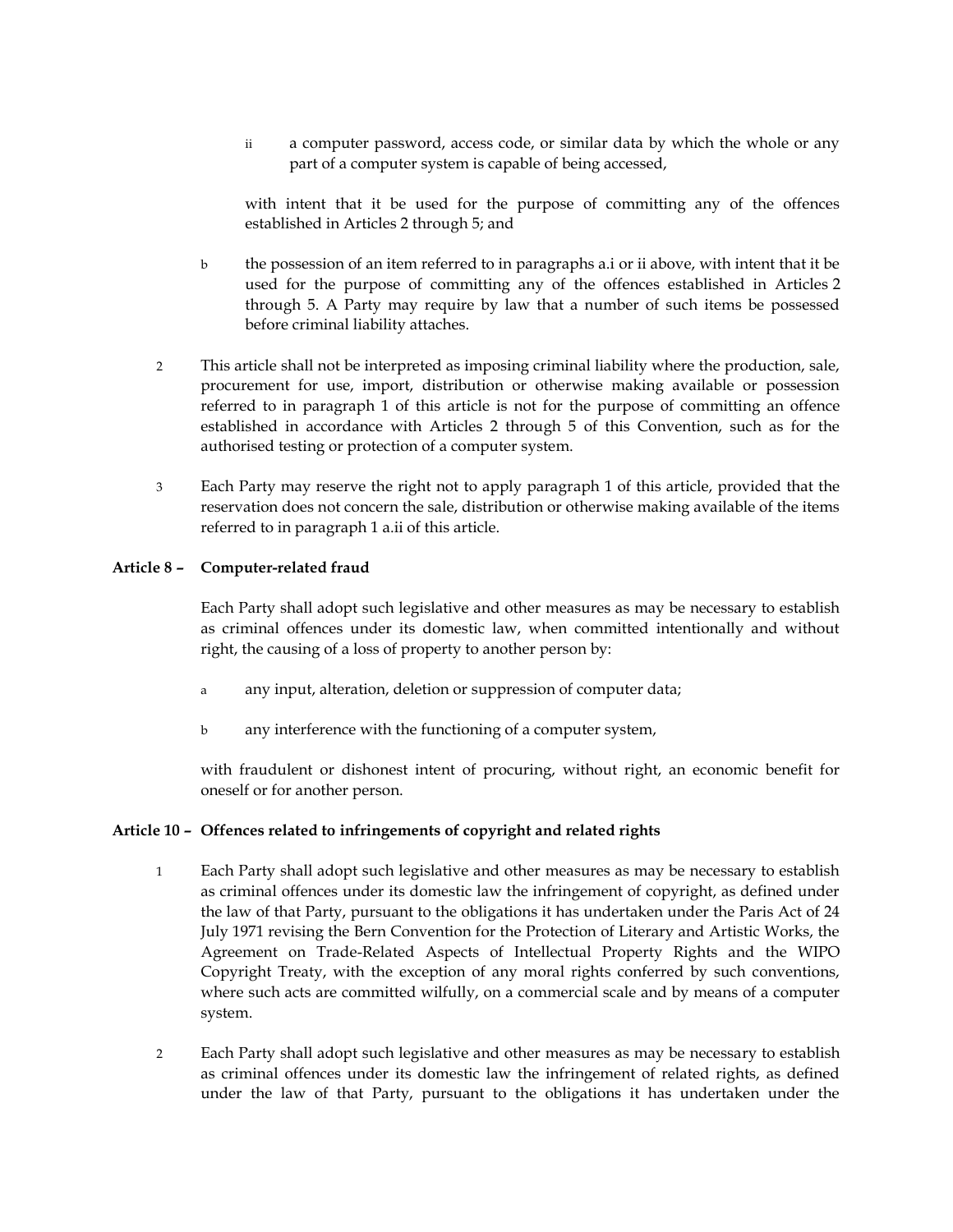International Convention for the Protection of Performers, Producers of Phonograms and Broadcasting Organisations (Rome Convention), the Agreement on Trade-Related Aspects of Intellectual Property Rights and the WIPO Performances and Phonograms Treaty, with the exception of any moral rights conferred by such conventions, where such acts are committed wilfully, on a commercial scale and by means of a computer system.

3 A Party may reserve the right not to impose criminal liability under paragraphs 1 and 2 of this article in limited circumstances, provided that other effective remedies are available and that such reservation does not derogate from the Party's international obligations set forth in the international instruments referred to in paragraphs 1 and 2 of this article.